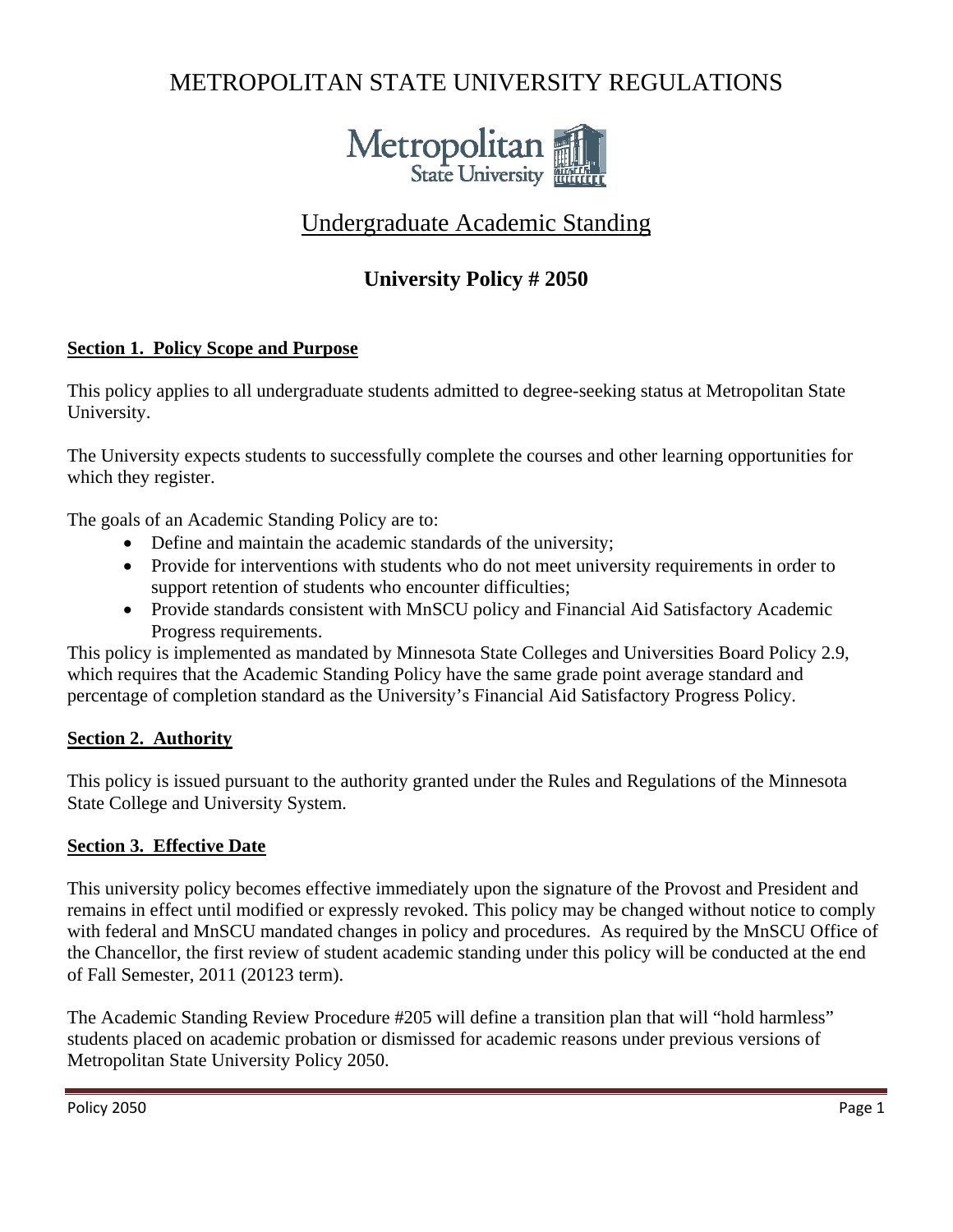#### **Section 4. Responsibility**

The responsibility for implementing this policy is assigned to the Provost. All deans, faculty and professional advisors in the colleges/schools have the responsibility for monitoring academic progress of students in their colleges/schools and for supporting retention efforts for those students. The Registrar and Information Technology staff are responsible for implementing administrative procedures to review students' academic standing and for maintaining student records and to track and enforce this policy. Students are responsible for knowing their Academic Standing status.

#### **Section 5. Definitions**

- A. Good Academic Standing: A student is in Good Academic Standing when the student's cumulative Grade Point Average and cumulative completion rate meet minimum standards as established in the Academic Standing Review Procedure #205.
- B. The cumulative GPA is calculated on the basis of Metropolitan State and other courses taken by the student at other institutions as stated in the Academic Standing Review Procedure #205 and consistent with MnSCU Board Policy 2.9 and Procedure 2.9.1.
- C. The successful cumulative completion rate is computed by dividing the number of credits successfully completed by the number of credits attempted as defined in the Academic Standing Procedure and consistent with MnSCU Board Policy 2.9 and Procedure 2.9.1.
- D. Developmental courses are courses completed at Metropolitan State, posted on the Metropolitan State transcript through Consortium Agreements, or completed at other institutions and submitted for transfer to Metropolitan State that are intended to prepare students for entry into college level courses (MnSCU Board Procedure 3.36.1, Part 2, Subpart EE). Developmental level course credits are included in the cumulative GPA, but do not apply toward a certificate or degree.
- E. Transferred credits applicable to the academic program include all credits accepted in transfer by the University, including 16 professional/occupational program credits. If a student has officially declared and been admitted to a degree program and major that accepts more than 16 technical/professional credits, the additional transfer credits will be counted as transferred credits applicable to the degree program. For the purposes of determining academic standing, the number of transferred credits applicable to the program requirements will be the number of transferred credits maintained in the student's academic record and listed on the student's Metropolitan State transcript. There is no maximum number of transferred credits that can be considered applicable to the student's program requirements.
- F. Metropolitan State University credits include all courses for which students enroll at Metropolitan State University, and courses from other MnSCU institutions listed on the Metropolitan State University transcript as consortium agreement courses.
- G. Full academic year means three successive academic terms, including fall, spring, and summer semesters.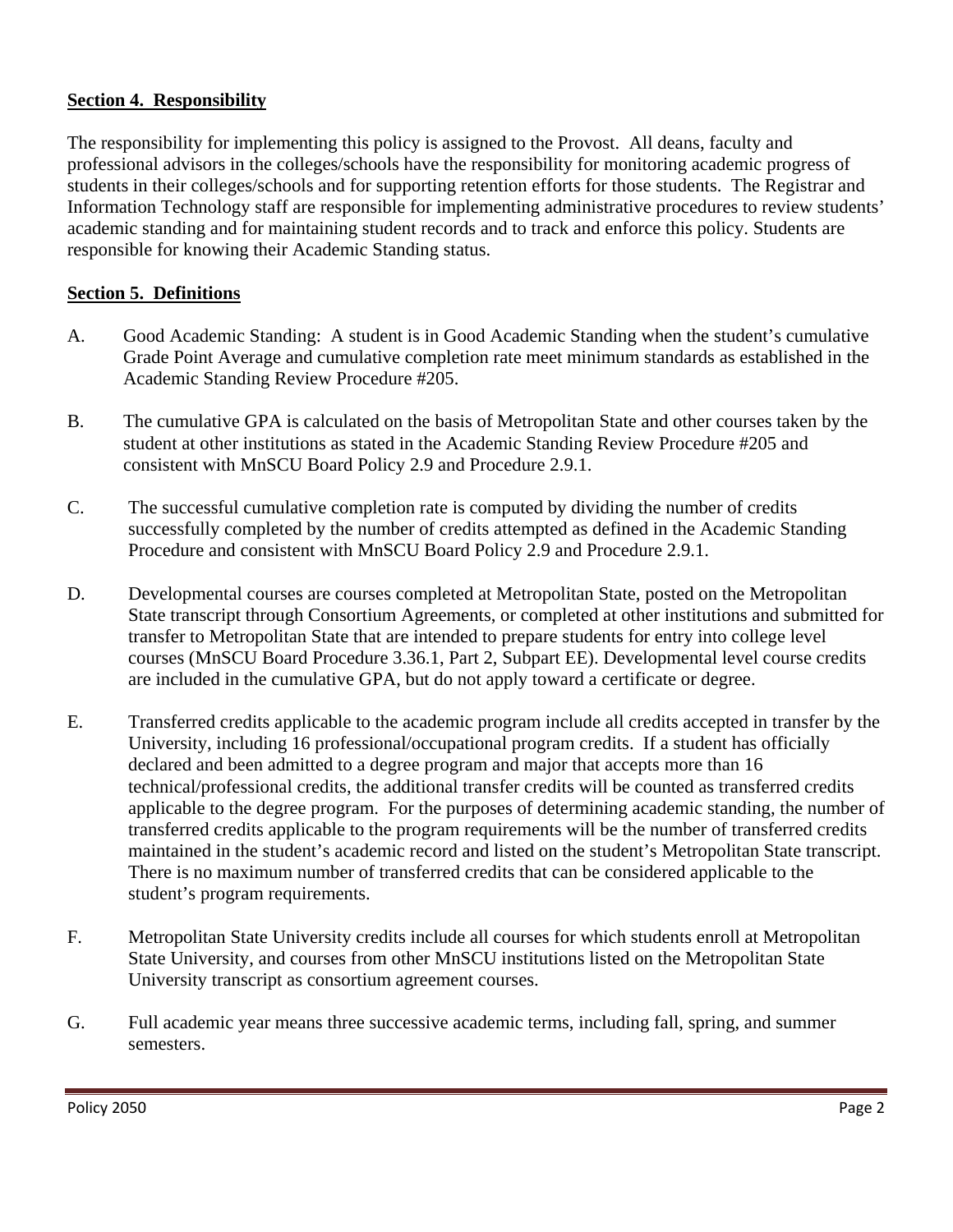## **Section 6. Policy**

Following posting of grades after each fall, spring, and summer semester, the University will review the academic standing of each student admitted to an undergraduate degree program and registered for that semester.

In order to remain in good Academic Standing, undergraduate students admitted to degree-seeking status are expected to maintain a:

- Cumulative Metropolitan State University GPA of at least 2.0 and at least equal to the cumulative GPA required to maintain Satisfactory Academic Progress for the purposes of receiving financial aid, *and*
- Cumulative completion rate of at least the minimum level required to maintain Satisfactory Academic Progress for the purpose of receiving financial aid.

The Academic Standing Review Procedure #205 implements this policy. The Academic Standing Review Procedure #205 defines the actions that the University will take to intervene with students who fall below the standards to remain in good Academic Standing, consistent with MnSCU Board Policy 2.9 and MnSCU Procedure 2.9.1, including suspending students from further registration at Metropolitan State University.

Students appealing an academic suspension, requesting reinstatement from academic suspension, or applying for readmission to the university after academic suspension will be considered for return to the University under guidelines and procedures established in the Academic Standing Review Procedure #205. These guidelines and procedures may be different from the guidelines and procedures for appealing suspension from eligibility to receive financial aid.

#### **Section 7. Notification of Academic Standing**

Students not in good Academic Standing and students returned to good Academic Standing will be notified in writing of their status upon review of students' academic standing and at other times when changes in a student's academic standing are made. Notification in writing will consist of a message sent to the student through the U.S. mail, or to the student's University-assigned email address, or given to the student in person.

#### **Section 8. Other Academic Standards**

**Financial Aid.** Students may need to meet other academic progress standards to be eligible to receive financial aid. The Financial Aid Office will establish standards to maintain satisfactory academic progress to remain eligible to receive financial aid, consistent with state and federal law and regulations and MnSCU Board policy and procedure.

**International Students.** International students may need to meet other academic progress standards for immigration/naturalization purposes. They should contact the university's International Student Advisor for information.

**Academic Program Requirements.** Students may need to meet other academic progress standards as specified in academic program policies in the Undergraduate Catalog.